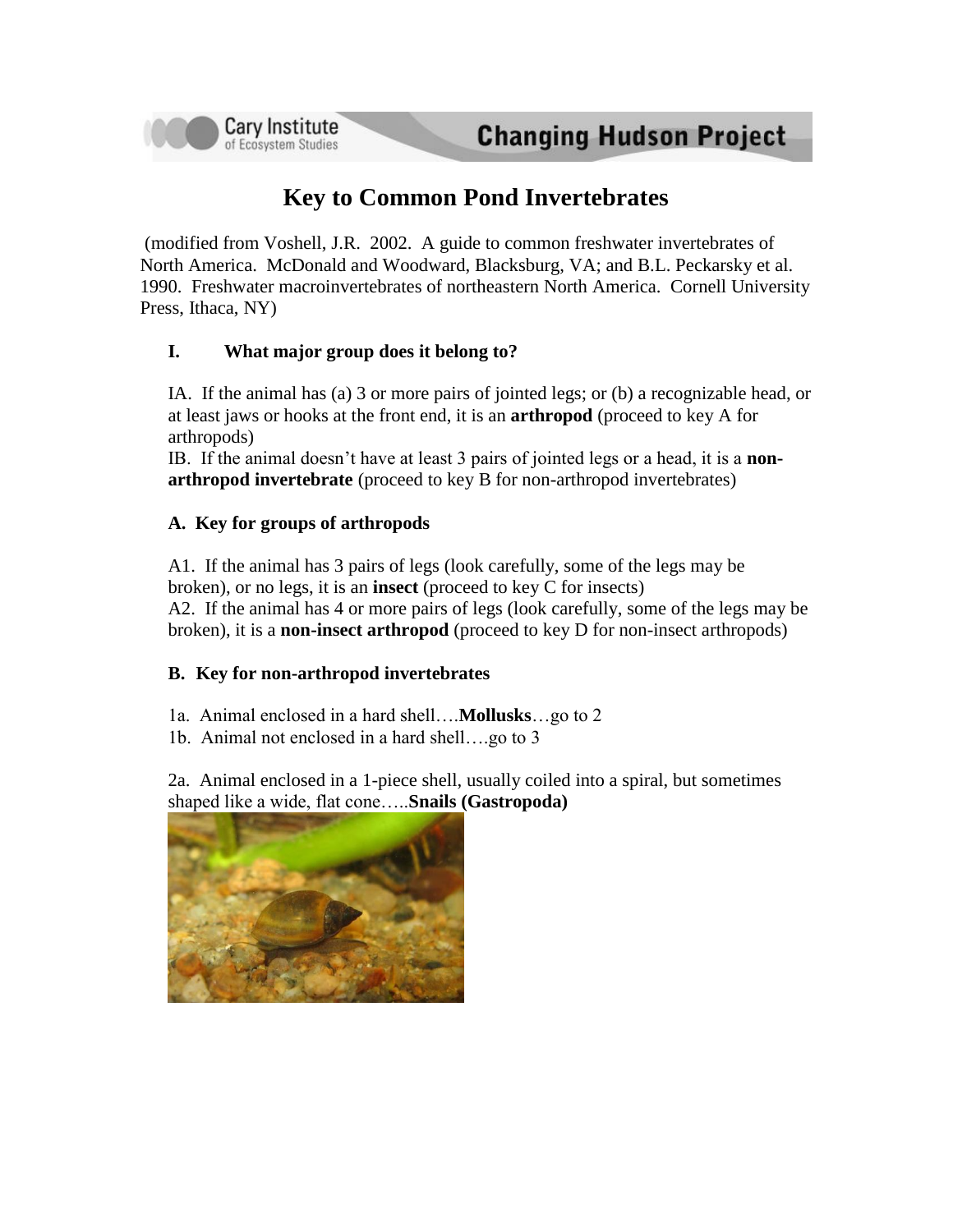2b. Animal enclosed in a 2-piece shell…..**Clams and mussels (Bivalvia)**



3a. Animal shaped like a worm…..go to 4

3b. Animal a gelatinous colony, sometimes as large as a football, with small starshaped individual animals visible….**Bryozoa**



4a. Animal very tough and muscular, obviously segmented, with suckers at both ends of the body….**Leeches (Hirudinea)** (don't worry – most species don't eat people!)



4b. Animal soft-bodied and without suckers…..go to 5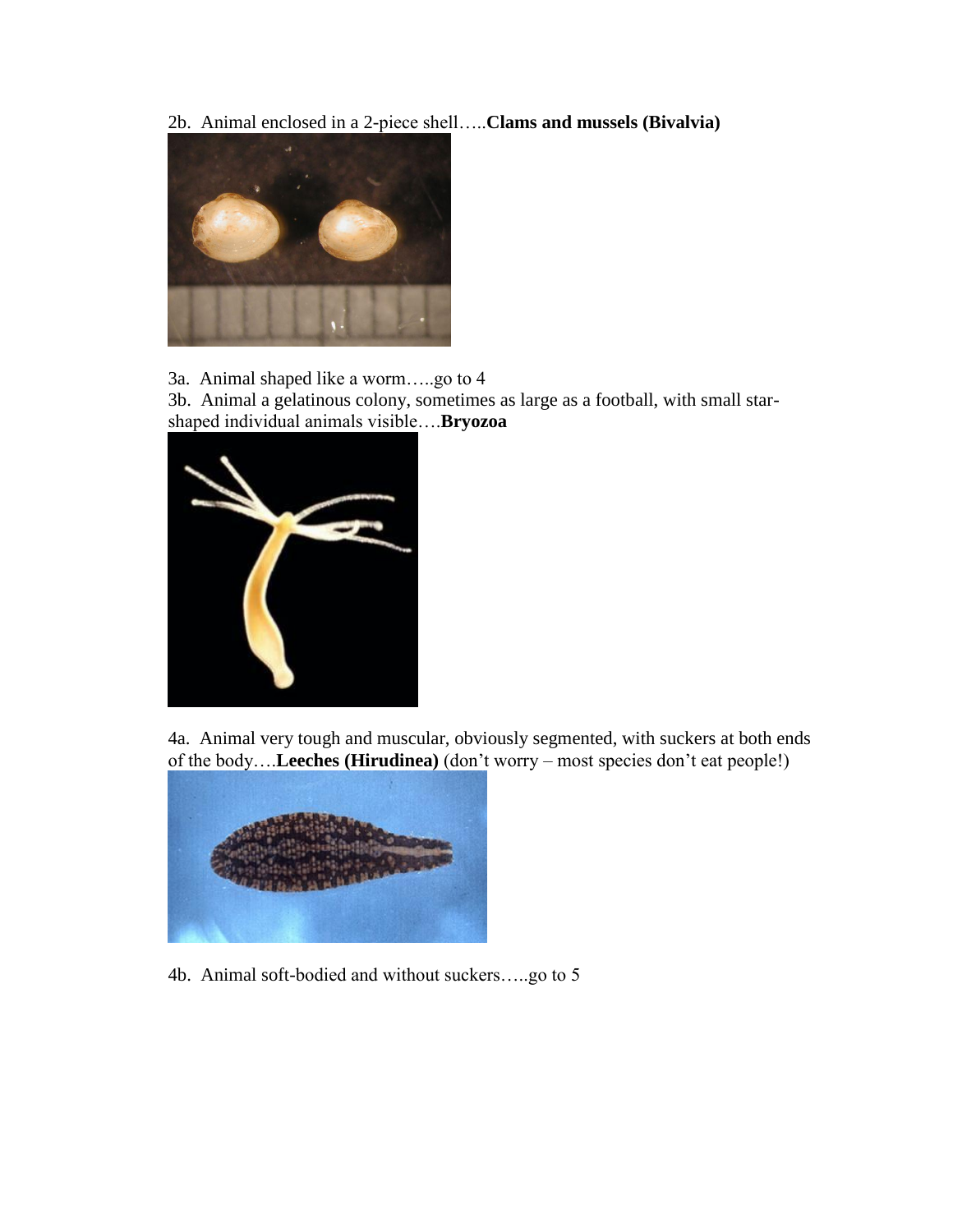5a. Animal strongly flattened from top to bottom, moves by gliding….**Flatworms (Turbellarians)**



5b. Animal more or less round in cross-section (like a thread), moves by crawling (like an earthworm), often brownish….**Oligochaeta**



5c. Animal more or less round in cross-section (like a thread), moves by thrashing about, clear, usually very small (less than 1 cm long)….**Roundworms (Nematoda)**

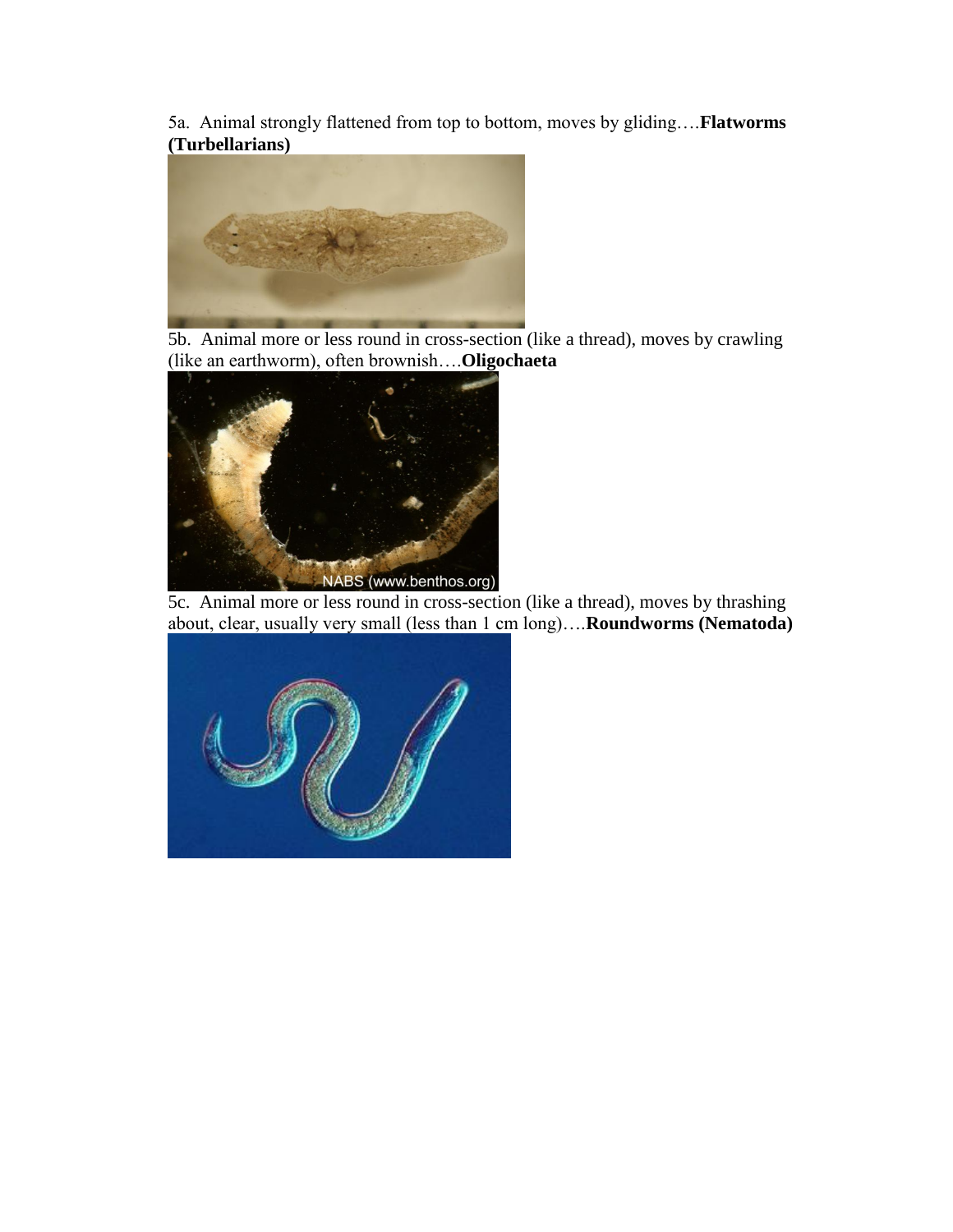# **C. Key for insects**

## 1a. Without segmented legs…**True flies (Diptera)**



1b. With 3 pairs of segmented legs (some may be broken off!)…go to 2

2a. With large, functional wings….go to 3

2b. Without wings, or only with developing wingpads that couldn't be used for flying…go to 4

3a. Hind wings formed into hard wingcovers; with chewing mouthparts….**Beetles (Coleoptera)**



3b. Only parts of the hind wings hardened; with sucking mouthparts…**True bugs (Hemiptera)** (watch out – some of these bite!)

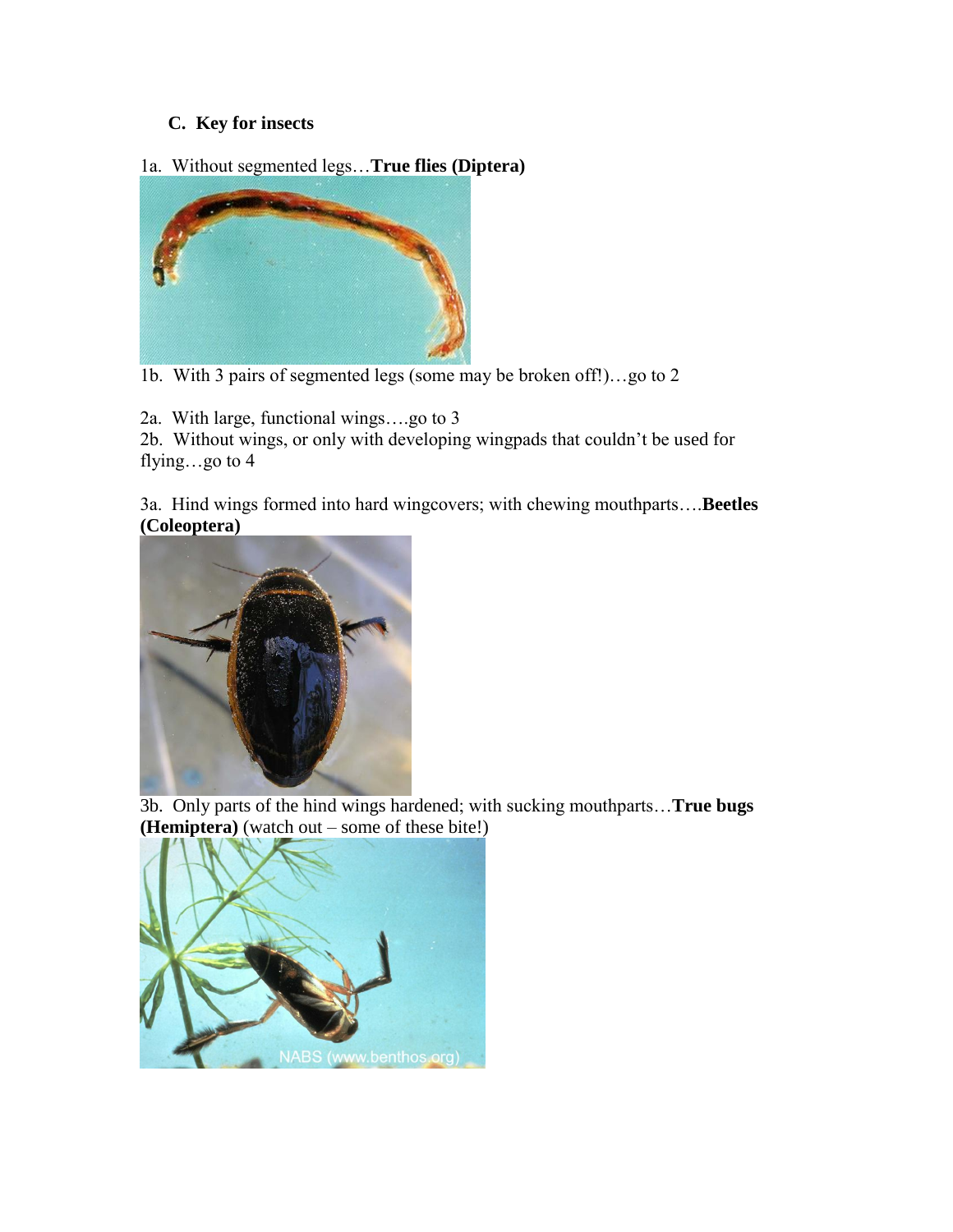4a. Animal small (less than 3 mm long), with a "spring" under the abdomen (hind part of the body)…**Springtails (Collembola)**



4b. Animal small or large, but never with a "spring" under the abdomen….go to 5

5a. Animal with 3 long "tails" (look closely – these may be broken off!)…go to 6 5b. Animal without 3 long "tails"…go to 7

6a. Tails as thin as a thread; animal with feathery gray gills on the sides of the abdomen…**Mayflies (Ephemeroptera)**



6b. "Tails" fleshy (these "tails" are actually gills); without gills on the sides of the abdomen….**Damselflies (Odonata)**

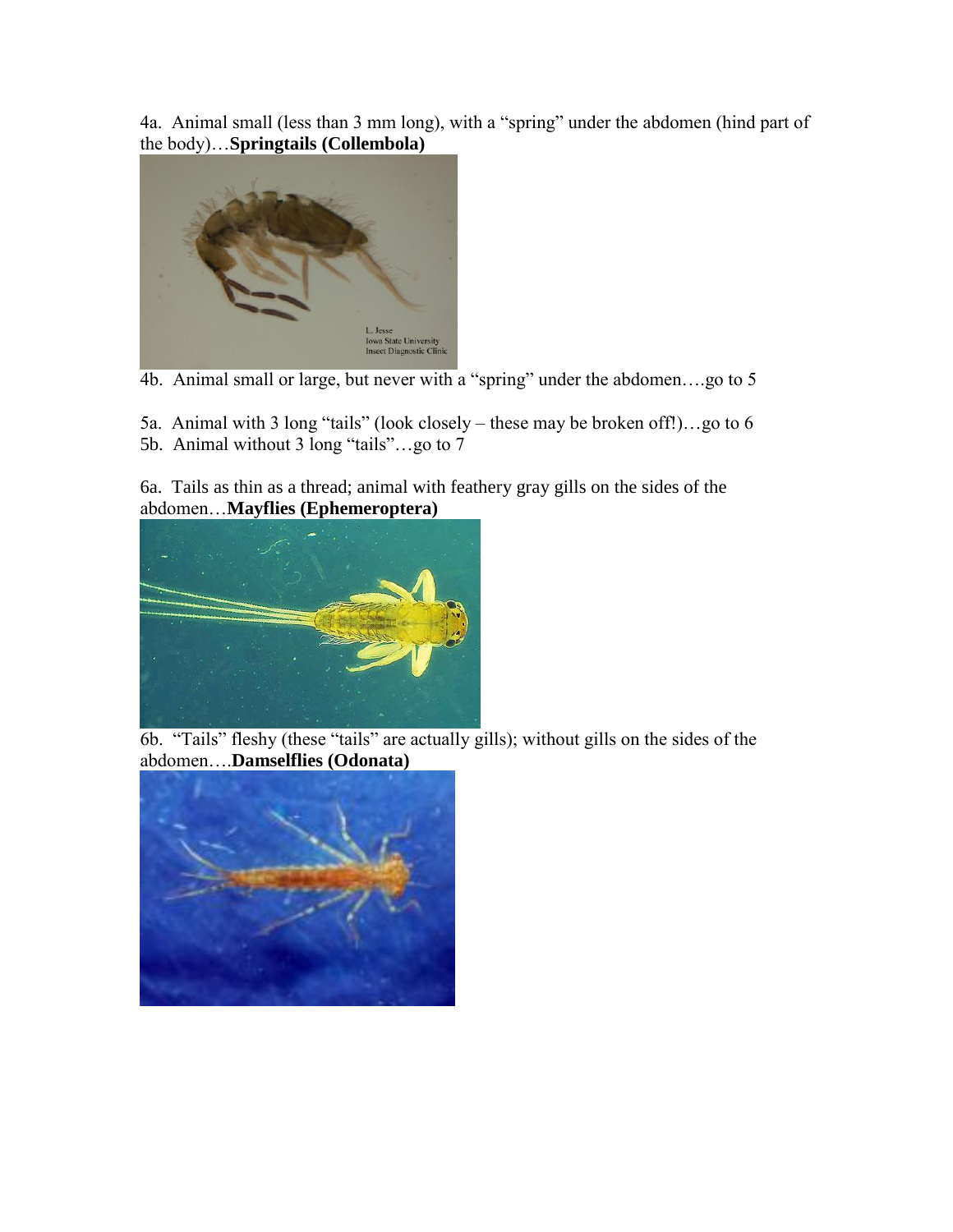7a. Animal large and stout, with a long, extendable underjaw…**Dragonflies (Odonata)**



7b. Animal of various shapes and sizes, but never with a long, extendable underjaw…go to 8

8a. With sucking mouthparts in the shape of a long tube…**True bugs (Hemiptera)** (watch out – some of these bite!)



8b. With chewing mouthparts that are not shaped like a long tube…go to 9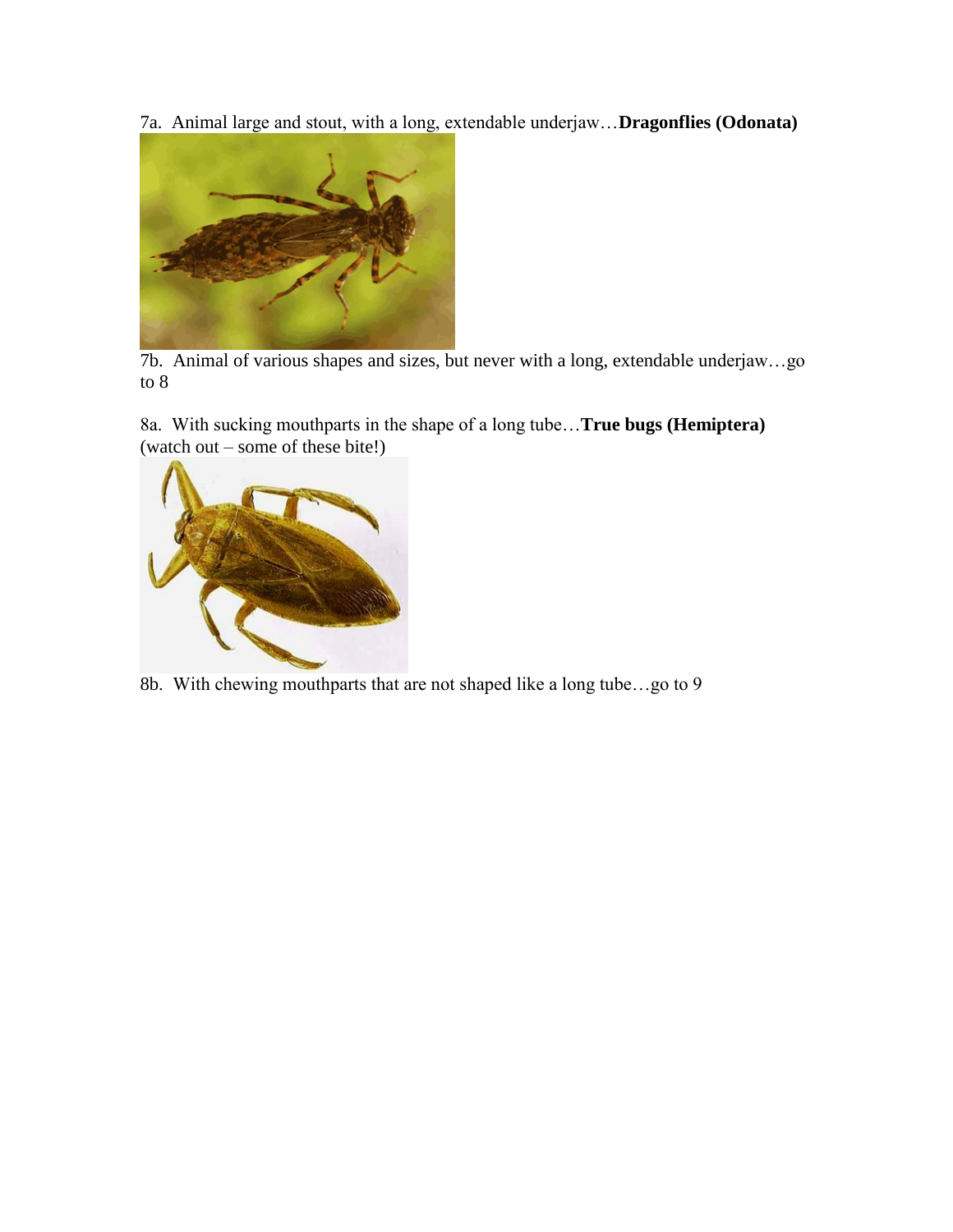9a. Animal living in a case made of sand, bits of leaves, etc.; antennae very small and hard to see…**Caddisflies (Trichoptera)**



9b. Animal free-living without a case; antennae usually clearly visible…**Beetles (Coleoptera)** or **Alderflies (Megaloptera)**



## **D. Key for non-insect arthropods**

1a. Animal ball-shaped, with 4 pairs of legs, often bright-colored, usually less than 3 mm long…**Water mites (Hydracarina**)



- 1b. Animal very small (less than 2 mm long)….go to 2
- 1c. Animal more than 2 mm long…..go to 4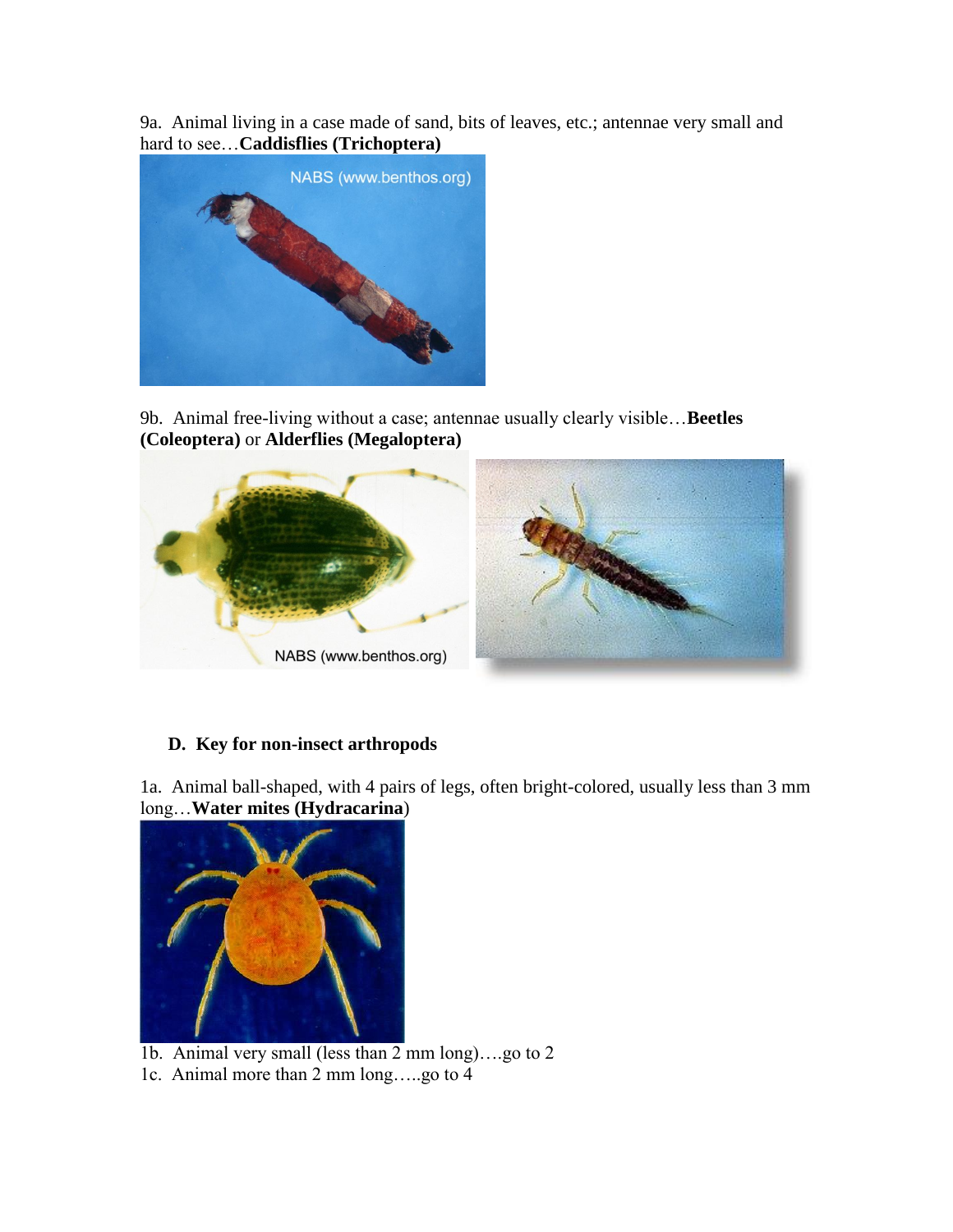2a. Animal enclosed in a flattened shell…go to 3

2b. Animal tear-drop-shaped or cigar-shaped, not enclosed in a flattened shell…**Copepoda**



3a. Animal shaped like a tiny seed, without a distinct head…**Seed shrimp (Ostracoda)**



3b. Animal with a distinct head or "nose:…**Water-fleas (Cladocera)**